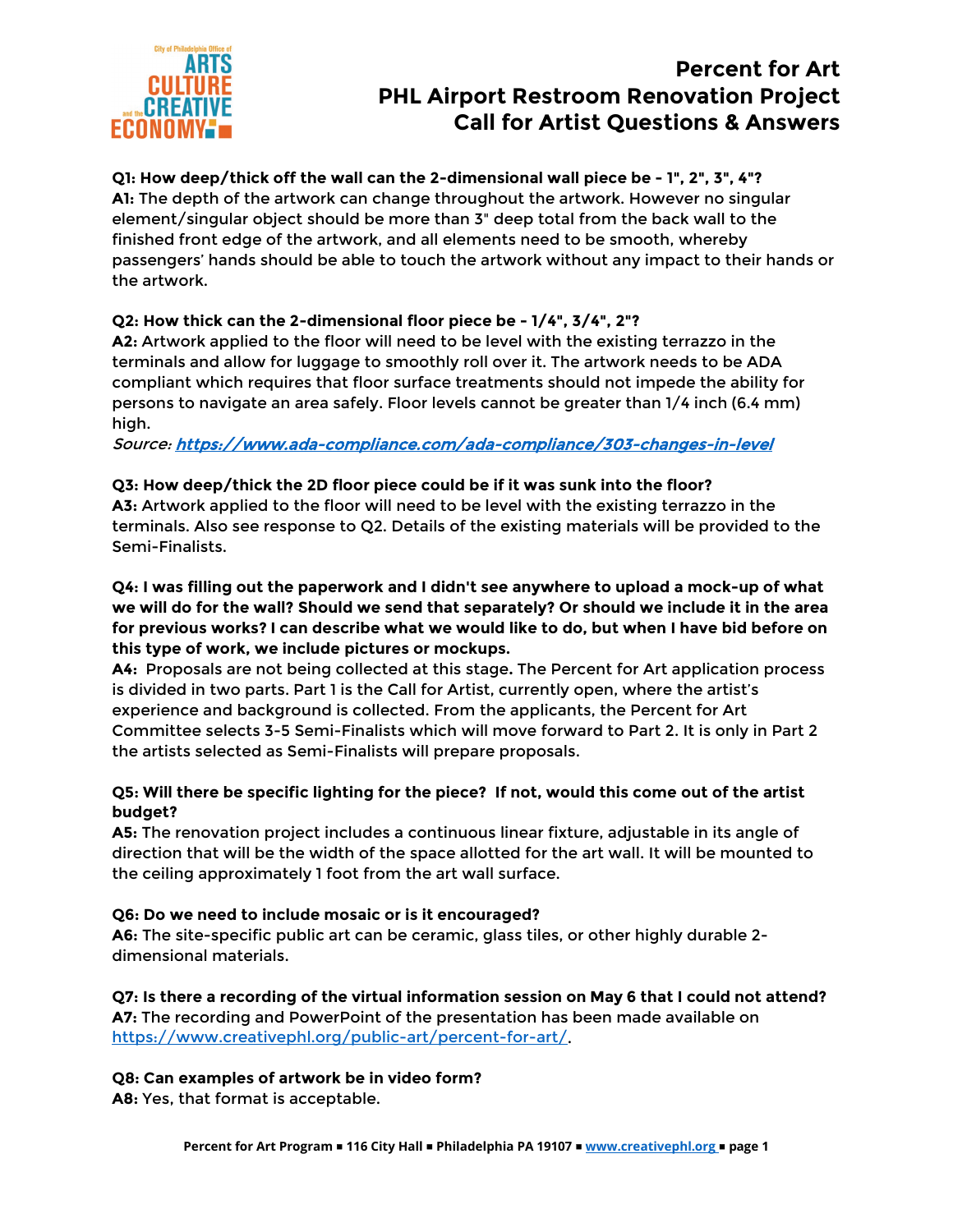

### **Q9: What are the Prevailing Wages for outside help?**

**A9:** The Department of Labor produces a yearly standard for wages for various trades. Here is a link to the most recent memorandum on prevailing wages. <https://www.phila.gov/documents/city-prevailing-wage-rates/>

#### **Q10: What exactly will be required for the Semi-Finalists' proposals?**

**A10:** Semi-Finalists will submit a site-specific proposal that includes visual renderings or sketches and a written narrative of the concept and description of materials, fabrication process, maintenance needs, project schedule, and budget. The requirements will be specified during the Pre-Proposal meeting which is mandatory for Semi-Finalists.

## **Q11: Will Semi-Finalists receive a stipend to cover expenses of creating proposals?**

**A11:** Yes**.** Semi-Finalists will receive \$1000 stipend to prepare proposal materials.

#### **Q12: Have the materials on the wall for the men/women bathrooms' been determined? What color, texture etc?**

**A12:** Yes and Semi-Finalists will see material samples during the on-site visit.

#### **Q13: During the application process how many pieces of art need to be provided for consideration?**

**A13:** Artists need to provide a minimum of 5 examples and up to 10. Artists/artist teams should present work that best reflect the skill set or mediums that would most relate to this opportunity.

#### **Q14: What is the area / dimensions of the adjacent floor?**

**A14:** The allowable area for artwork at the floor directly adjacent to the art wall is approximately 7'-1" wide (from the face of the art wall to the limit of existing corridor flooring) and approximately 43'-6" long (to ends of new flooring at perpendicular walls).

#### **Q15: Will we be able to see the physical space during the Call for Artist phase?**

**A15**: Access to the site will be available for the artists selected as Semi-Finalists. Otherwise, a site visit will only occur if you happen to be traveling the airport through the A Terminal.

#### **Q16: Do we have to stick to a color palette?**

**A16:** The overall airport color palette uses lots of neutral colors, therefore vividly colored artwork is highly encouraged to brighten the atmosphere.

#### **Q18: Can you hire an outside contractor to help?**

**A18:** The artist/artist team may need to contract with persons with specific skills or project assistants to help to execute their work. The Percent for Art budget can be used to pay for contractors and should be calculated into the overall project budget.

#### **Q19: Is the renovation project already underway? What is the status?**

**A19:** Construction is not yet in progress.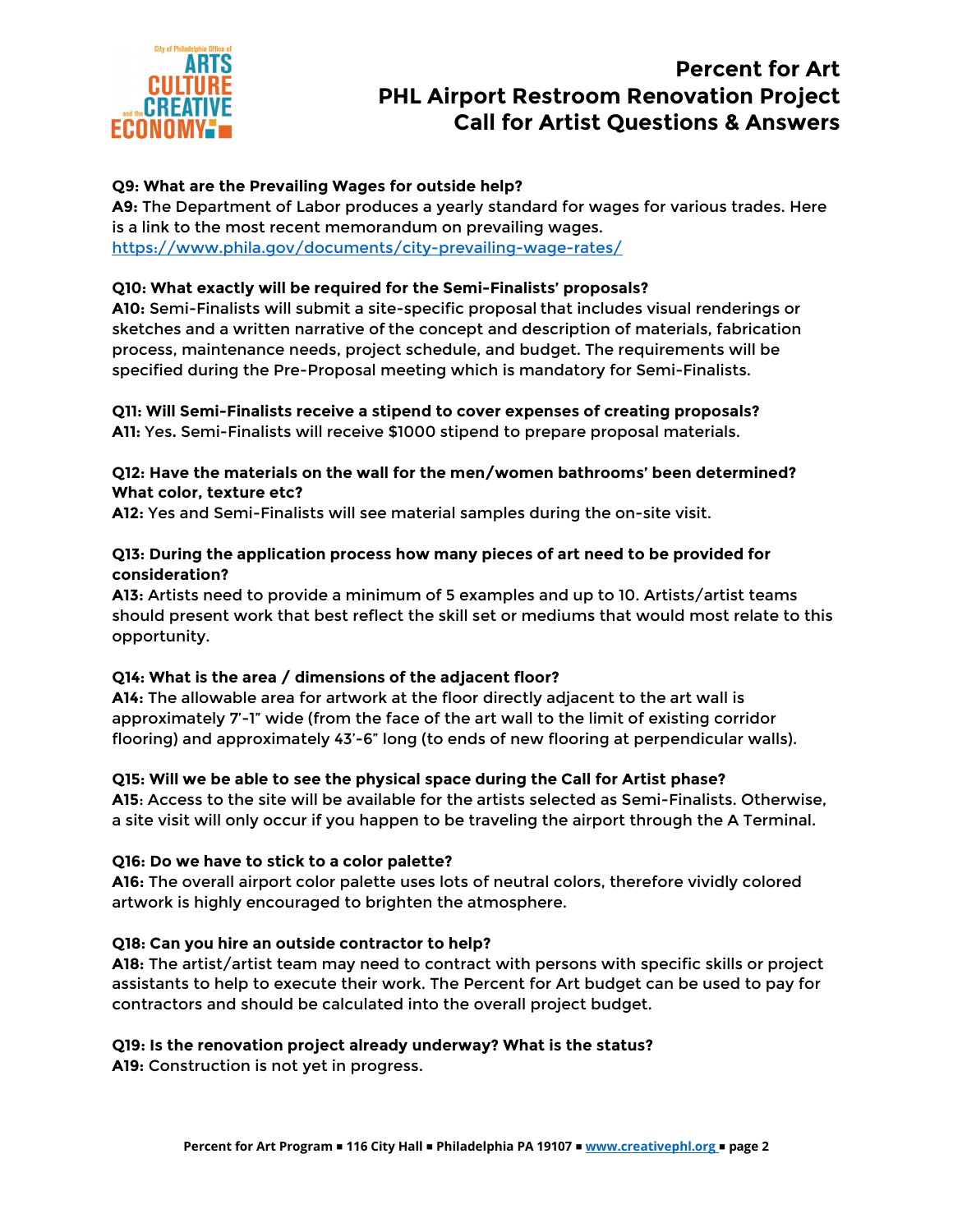

**Q20: Is the pre-proposal meeting with the Semi-Finalists and Committee confirmed? A20:** Yes, it is scheduled for June 24. This meeting will be mandatory for artists selected as Semi-Finalists and will be in-person.

**Q21: Should the proposed artwork for the flooring be built into or applied onto it? A21:** The artwork will be built into the floor. The finished surface of the proposed artwork has to be level with the adjacent terrazzo in the terminal. Also see response to Q2.

### **Q22: Is this a regional call?**

**A22:** The Call for Artists is open to any applicant, but artists that are able to describe a connection to the Greater Philadelphia region or the PHL Airport will be prioritized for this opportunity.

**Q23: Is north New Jersey considered part of this regional call? A23:** See response to Q22

**Q24: I am a mosaic artist living in Lancaster, PA, which was not included in the list of counties in the Call for Artist PDF. Would I be considered for this project? A24:** See response to Q22

**Q25: If we don't live in the airport area, how do we connect with the community for input? A25:** The input period will be coordinated by OACCE and will be a chance for the Semi-Finalists to connect with the community. Semi-Finalists will also provide proposal materials that will be made available for the public to vote on and comment on virtually during the community input period scheduled for August – September 2022.

**Q26: How long is the project meant to be on display? Is it a permanent project? A26:** All Percent for Art projects are permanent artworks and should have a consideration of 50 years lifespan with minimal maintenance.

#### **Q27: Are you prioritizing applicants that have not participated in the Percent For Art program or have exhibited at the airport?**

**A27:** All applicants will be evaluated by multiple criteria and are not required to have prior experience with the Percent for Art program or have created works a public artist. The Percent for Art program encourages emerging artists to compete for project commissions.

#### **Q28: Would being an artist team that has worked in the past with either the airport or with OACCE reduce their chances of selection? A28:** No.

#### **Q29: If art is burned on wood, can a protective coating be used?**

**A29:** This is possible, however it would require some type of coating to protect the artwork from high touch traffic and regular cleaning. The artist should keep in mind the location of this work is in an area that will be in frequent use and with the potential for people, luggage, or cleaning carts knocking into it as well. The surface needs to be treated in such a way the artwork or design does not degrade quickly. As a reminder, artwork produced through the